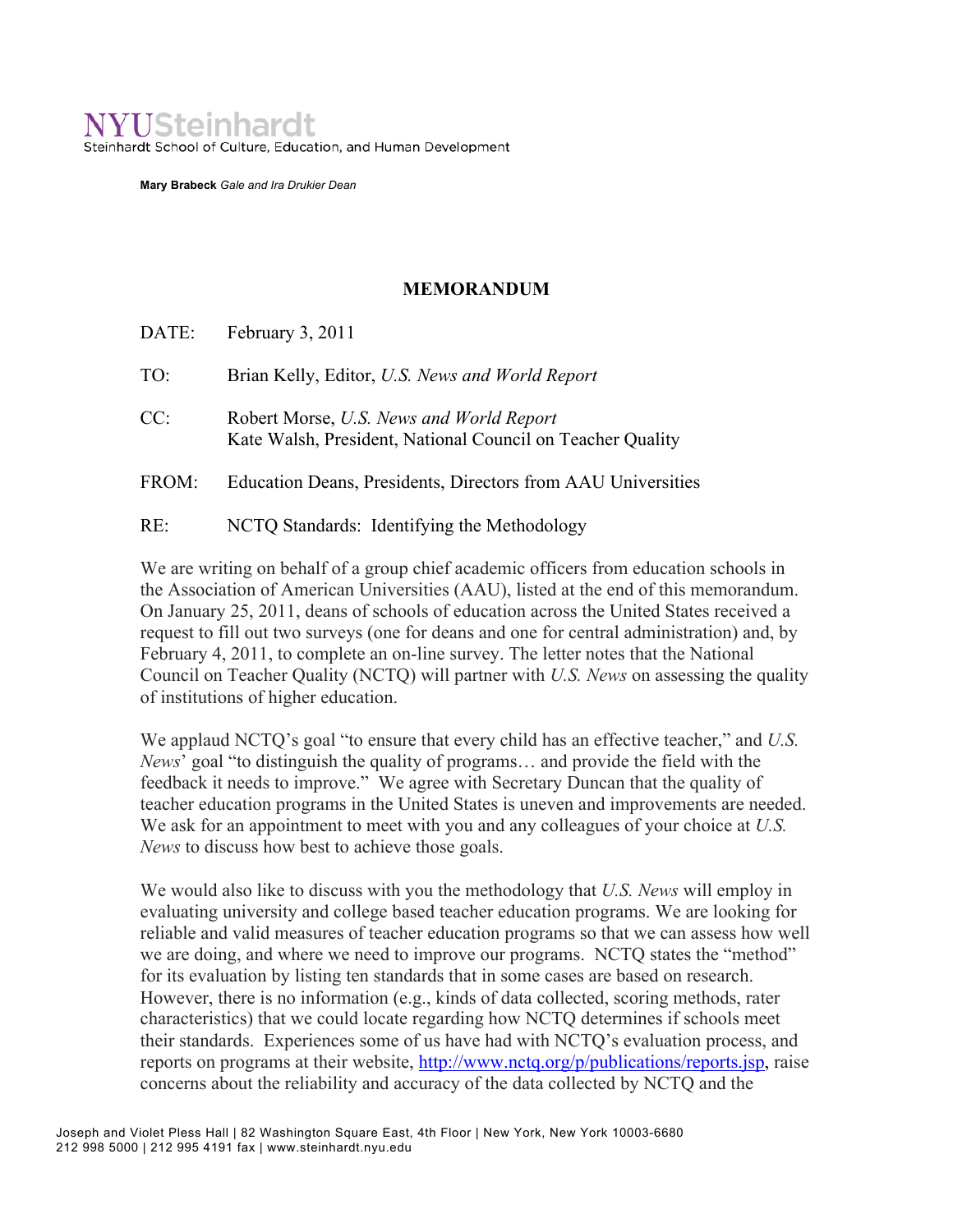validity of inferences they draw from the data. (See for example a critique of NCTQ methods available from *Eduventures at* http://www.eduventures.com/services/learningcollaboratives/schools-of-education/illinois-teacher-preparation-programs).

Furthermore, according to the FAQ document available on the NCTQ website, "NCTQ and *U.S. News and World Report* will publish ratings of how well the vast majority of teacher preparation programs meet the standards of the review, regardless of these programs' degree of cooperation. For all programs, some of the information needed for the review is publicly available, and will be used as the basis of NCTQ's judgment. If an institution that chooses not to cooperate is a public university, NCTQ plans to make open records requests to gather the documentation the review requires. And in cases where we cannot get documents needed to make ratings, NCTQ will declare that the institution *failed* to meet the standards in question." This seems to be contrary to *U.S. News* practices with every other professional evaluation that it has conducted. We are concerned that such a practice is also inconsistent with professional journalistic practices. We worry that this implied coercion will cast doubt on the results of the entire evaluation, and ask for your clarification of the practice *U.S. News* will follow if institutions choose to opt out of the rankings.

We also want to discuss with you a growing consensus on what teacher preparation programs ought to include. Two reports published in recent months describe the clinical preparation of teachers and school-university partnerships for improved student learning (http://www.ncate.org/LinkClick.aspx?fileticket=zzeiB1OoqPk%3d&tabid=715) and what is known from cognitive and developmental sciences about what an effective teacher needs to know and be able to do

(http://www.ncate.org/Public/Publications/TheRoadLessTraveled/tabid/707/Default.aspx) These and other advances in education science indicate that there is an emerging consensus about what constitutes an effective teacher education program, and how to evaluate students who graduate from these programs.

Perhaps the most comprehensive attempt to establish standards for teacher education has been the Interstate New Teacher Assessment and Support Consortium (InTASC, http://www.ccsso.org ), developed by the Council of Chief State Schools Officers and the National Governors Association. Their work, originally published in 1992 and updated in 2010, sought and received help from nineteen education organizations such as the American Association of Colleges for Teacher Education (AACTE), Teach for America (TFA), and the National Association of State Boards of Education (NASBE), among other professional education organizations.

The stated purpose of the publication of InTASC standards is "to serve as a resource for states, districts, professional organizations, teacher education programs, and others as they develop policies and programs to prepare, license, support, evaluate, and reward today's teachers." The document was developed to be compatible with the Common Core State Standards for students in mathematics and English language arts, the National Board for Professional Teaching Standards (NBPTS) accomplished teaching core principles, the National Council for Accreditation of Teacher Education (NCATE) accreditation standards, the National Staff Development Council (NSDC) professional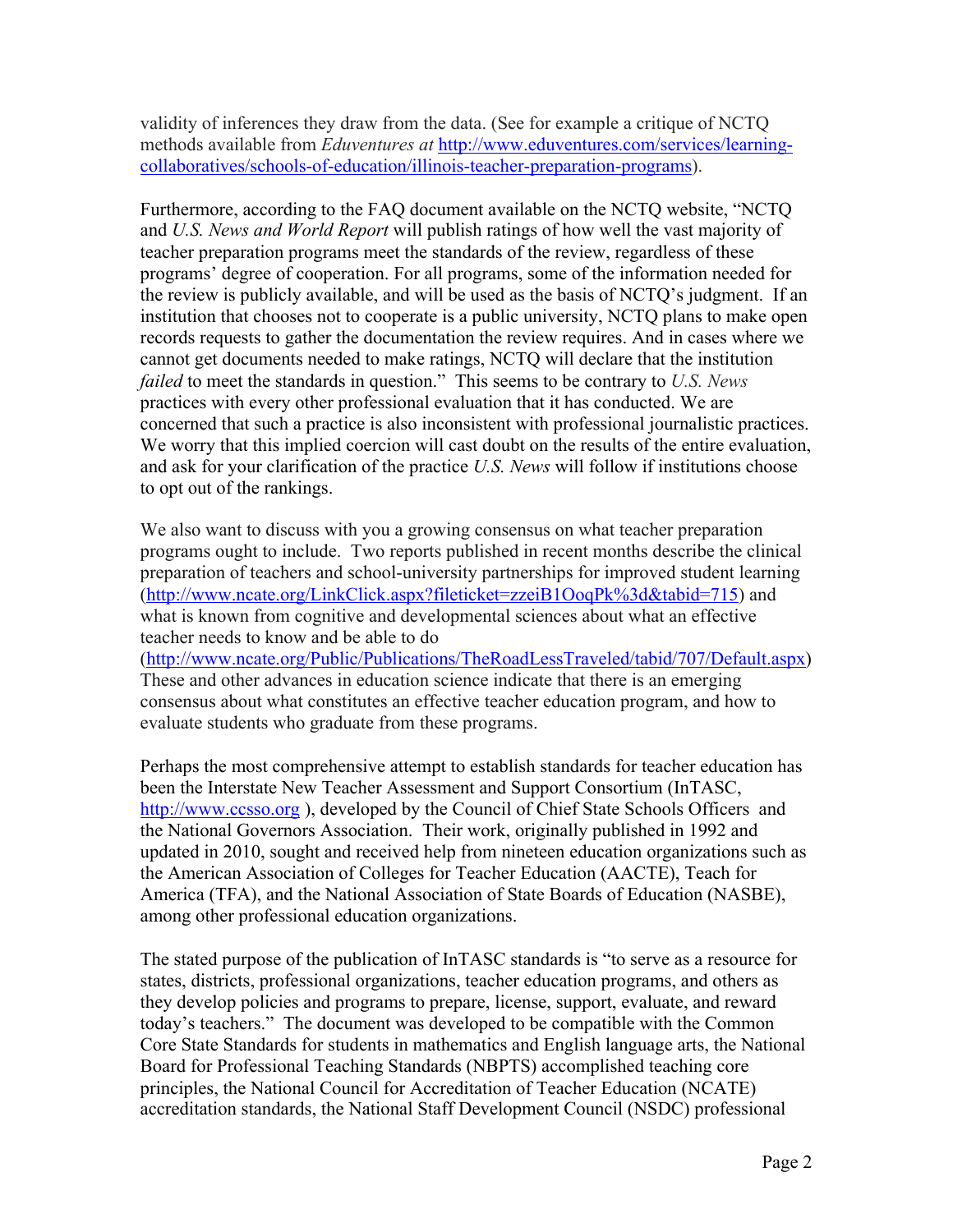development standards, and the Interstate School Leader Licensure Consortium (ISLLC) 2008 educational leadership policy standards. It represents as close to consensus about standards for teacher education programs that the field has ever had.

The InTASC standards are based on evidence from cognitive science, studies of the impact of different teaching approaches, research on high quality intellectual tasks and student learning, studies of supports students need for learning, evidence for the impact of assessment on learning, and evidence about how to enhance learning among diverse **learners** 

For each standard, InTASC specifies the necessary "performances" or what a teacher must be able to demonstrate; "essential knowledge" or what knowledge a teacher must be able to demonstrate; and "dispositions" or what attitudes, expectations, habits of mind a teacher ought to have acquired. The authors of the InTASC standards made their methodology for developing the standards transparent, called for public comment, and revised their standards as a result of feedback.

In contrast, the methodology for conducting a NCTQ review is not transparent. A review of documents from NCTQ reveals that judgments made about education schools and critical comments made by NCTQ lack supporting evidence or information on the methodology used to arrive at the ratings (A-F).

Finally, and perhaps most importantly, the NCTQ evaluation did not assess what teachers know and can do, or whether what they do impacts student learning. Rather, judgments appear to be based on what content is included in syllabi gathered. It is not clear how the syllabi were reviewed, coded, or rated. Furthermore, there is little evidence given that the content NCTQ sought on syllabi affects teacher effectiveness.

We offer to work with *U.S. News* and Secretary Duncan to develop a methodologically rich outcome-focused study of all teacher preparation programs. Performance assessments that have been developed over the last decade (See Tom Kane's MET project funded by the Gates Foundation, http://www.metproject.org/) and new statistical methods like Value Added Modeling (See Rand Corporation analysis, http://www.rand.org/pubs/research\_briefs/RB9050/index1.html) can lead to robust program assessment. Race to the Top states are implementing multiple measures of effective teaching, and other states and teacher education programs are voluntarily doing the same. All of these efforts indicate that robust, valid, and useful assessments of the outcomes, in terms of what aspiring teachers know and can do, and the impact these candidates have on student achievement, is possible.

Again, our concern is not with the standards NCTQ lists (they can be subsumed under the InTASC and many other efforts to define teacher professional standards), but with the method for evaluating how schools meet the standards. We respectfully suggest that *U.S News* can achieve its goal "to distinguish the quality of programs….and provide the field with the feedback it needs to improve" in a way that better represents the evidence for effective teacher education, as the many efforts noted above demonstrate. We would like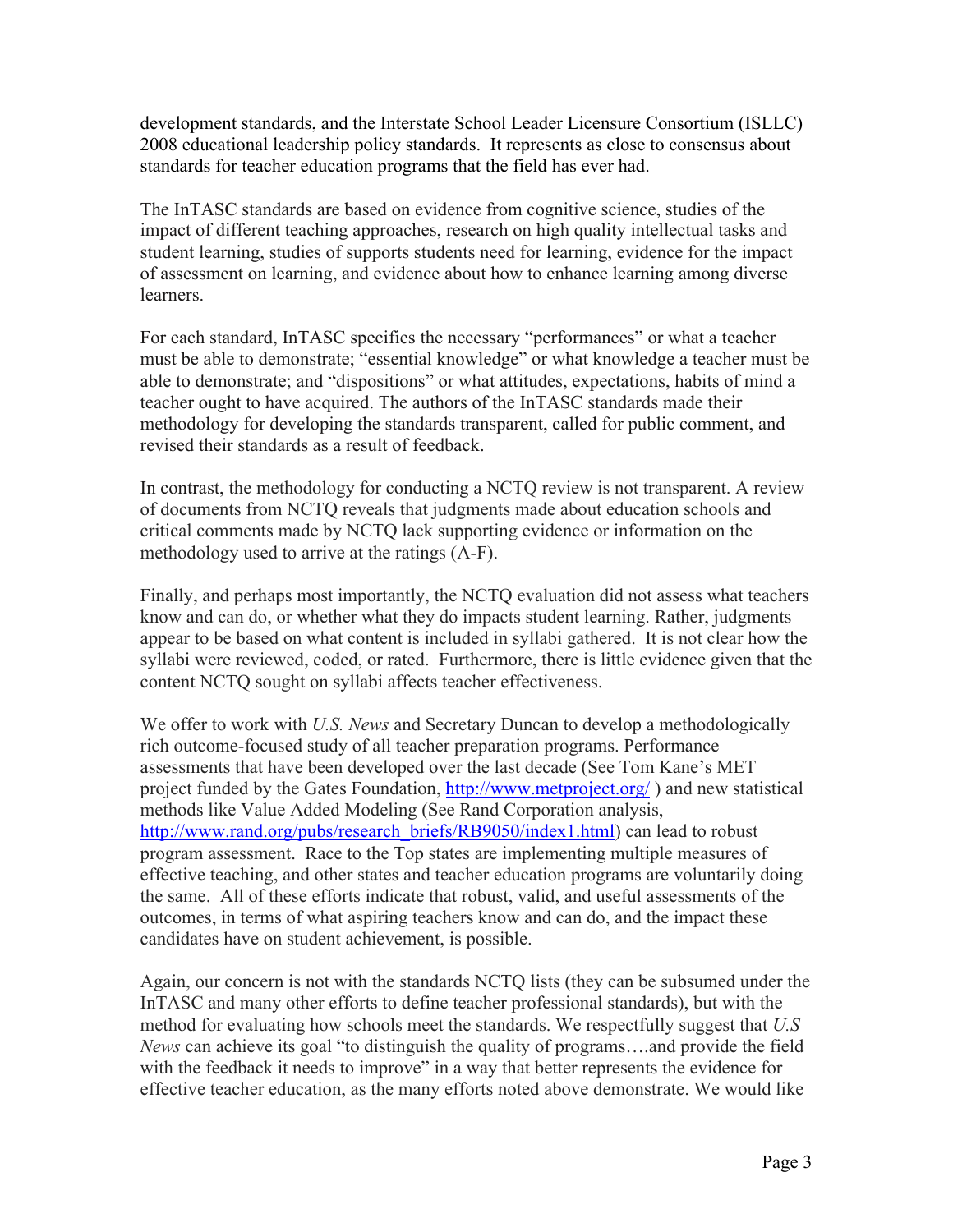to work with you to achieve that goal and respectfully request a meeting. We would be pleased if President Walsh from NCTQ also would join us. Please contact Mary Brabeck at  $mmb7@nyu.edu$  or 212 998 5330. She will arrange a meeting with you and a small group of other deans. Thank you for your consideration.

This letter is respectfully submitted by the following Education Deans, Presidents, and Directors from AAU Universities:

Susan H. Fuhrman, Ph.D. President, Teachers College Columbia University

Thomas James, Ph.D. Provost, Teachers College Columbia University

Kathleen McCartney Dean, Graduate School of Education Harvard University

Gerardo González, Ph.D. Dean, School of Education Indiana University

Pamela June White, Ph.D. Dean, College of Human Sciences Iowa State University

Carole Ames, Ph.D. College of Education Michigan State University

Mary Brabeck, Ph.D. Dean, Steinhardt School of Culture, Education, and Human Development New York University

Cheryl Achterberg, Ph.D. Dean, College of Education and Human Ecology The Ohio State University

David H. Monk, Ph.D. Dean, College of Education Penn State University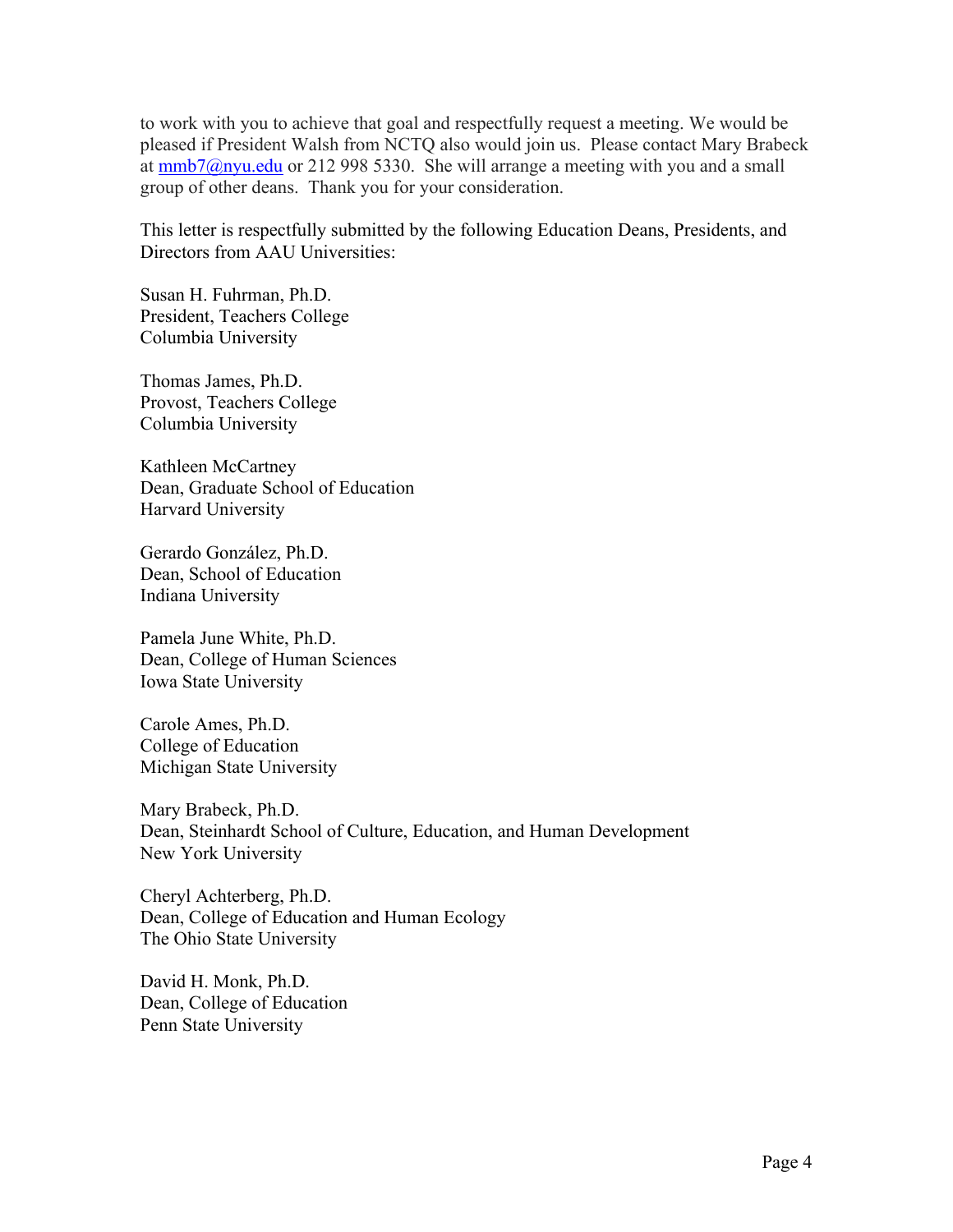Maryann Santos de Barona, Ph.D. Dean, College of Education Purdue University

Richard De Lisi, Ph.D. Dean, Graduate School of Education Rutgers University

Douglas Biklen, Ph.D., M.Ed. Dean, School of Education Syracuse University

Douglas J. Palmer, Ph.D. Dean, College of Education and Human Development Texas A&M University

Ronald W. Marx, Ph.D. Dean, College of Education University of Arizona

Mary Gresham, Ph.D. Dean, Graduate School of Education University at Buffalo, State University of New York

Harold G. Levine, Ph.D. Dean, School of Education University of California, Davis

Deborah Lowe Vandell, Ph.D. Chair, Department of Education University of California, Irvine

Aimée Dorr, Ph.D. Dean, Graduate School of Education and Information Studies University of California, Los Angeles

Amanda Datnow, Ph.D. Director of Education Studies University of California, San Diego

Jane Close Conoley, Ph.D. Dean, Gevirtz Graduate School of Education University of California, Santa Barbara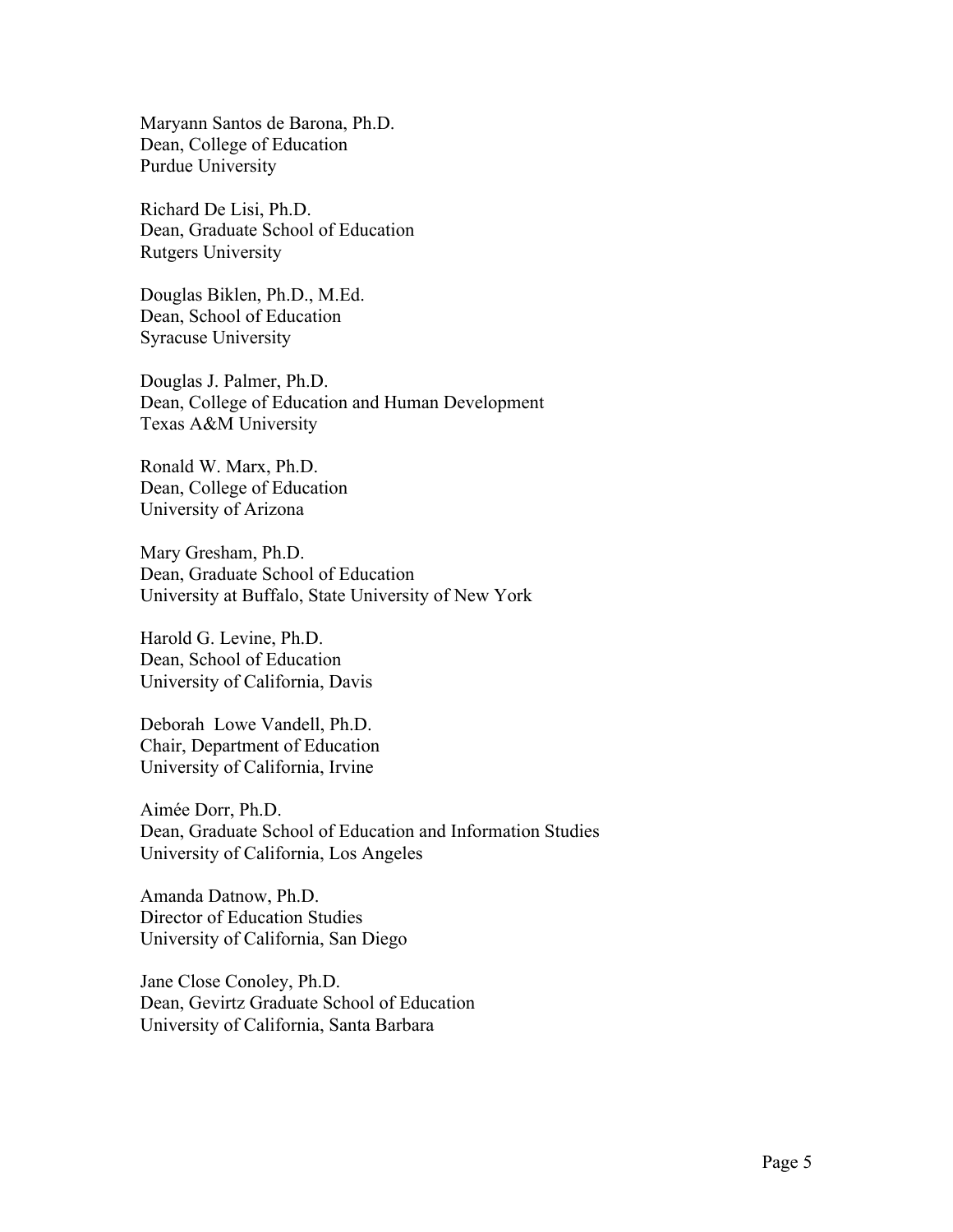Lorrie A. Shepard, Ph.D. Dean, School of Education University of Colorado, Boulder

Catherine Emihovich, Ph.D. Dean, College of Education University of Florida

Mary Kalantzis, Ph.D. Dean, College of Education University of Illinois

Sandra Bowman Damico, Ph.D. Dean, College of Education University of Iowa

Rick Ginsberg, Ph.D. Dean, School of Education University of Kansas

Donna L. Wiseman, Ph.D. Dean, College of Education University of Maryland

Jean K. Quam, Ph.D. Dean, College of Education and Human Development University of Minnesota

Marjorie Kostelnik, Ph.D. Dean, College of Education and Human Sciences University of Nebraska-Lincoln

Bill McDiarmid, Ed.D. Dean, School of Education University of North Carolina at Chapel Hill

Michael Bullis, Ph.D. Dean, College of Education University of Oregon

Alan Lesgold, Ph.D. Dean, School of Education University of Pittsburgh